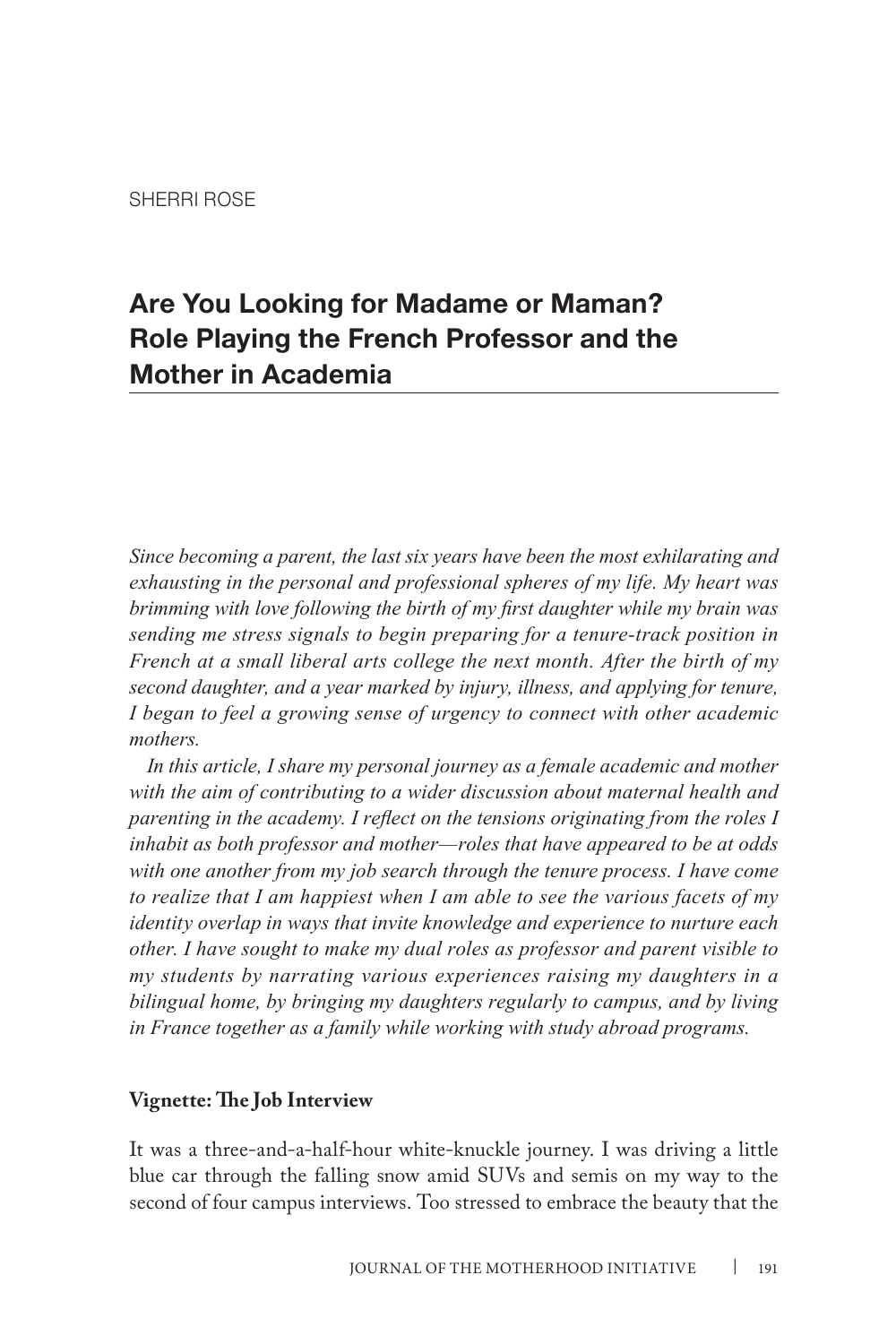white snow brought to the gray flatlands of northern Indiana and southern Michigan, I gripped the steering wheel tighter, my thoughts spiraling like panicked snowflakes caught in the Arctic wind. The road before me felt unsettlingly familiar. Commutes had been an irritating part of my routine as a visiting assistant professor, though not as troubling as the signs of psychological burnout I was harbouring after multiple seasons of my life lost to the job market. Thankfully, the support and flexibility of my colleagues had enabled me to teach my French courses Monday through Thursday. Each Thursday night for three semesters, I had eagerly driven two hours across Indiana to spend the weekend with my husband, who was finishing his doctoral coursework, and each Sunday afternoon I had reluctantly driven the two hours back. The hours I had clocked on the road piled up in my head like wobbly pieces of a Jenga tower. I often spent that time behind the wheel worrying about my lack of job stability and strategizing about future career plans. But that chapter of our lives had ended, and we were once again living in the same city as he began preparing for his comprehensive exams. I remembered how the setting sun was always framed in the rear window on my return drives Sunday, the flamboyant symbolism causing my heart to sink, slipping into hibernation with a silent scream—wait, just wait, it's only temporary. It is amazing what the mind can push the body to accomplish with the beguiling words that the pain is ephemeral, that life will get easier.

Focus on the interview. Should I practice explaining my research interests again? Would I succeed in connecting with the students during my class demonstration? How would I get through all those interviews without someone noticing? Yet even though it terrified me, the thought that I was not going through the campus interview alone also grounded me: my baby was with me. What did it really matter if I did not get the job? I was four months pregnant with my first child and was about to find out if "ghost baby" was a boy or a girl. I tried to channel my excitement and the second trimester surge of energy I was feeling towards the gruelling two days ahead. My identities as professor and mother already felt at odds. Was it misleading not to mention I would be giving birth one month before starting this tenure-track position? I was putting my mind on display during the interview—hoping my body, especially my swelling belly wrapped snugly in the last pair of dress pants that fit, would pass unnoticed. I knew that having only a month to recover from childbirth, move to a new state, and prepare classes would be rough. But I am a hard worker, and I felt so lucky for the timing: a July due date was the last month of my pregnancy window for that summer. Anyway, who knew if my job situation would be any more stable the following year? I was fortunate to have a visiting position rather than to be adjuncting. My husband and I now lived in the same city, an emotional triumph in itself, and interviews had been going well. Maybe interviewing with an all-female French department would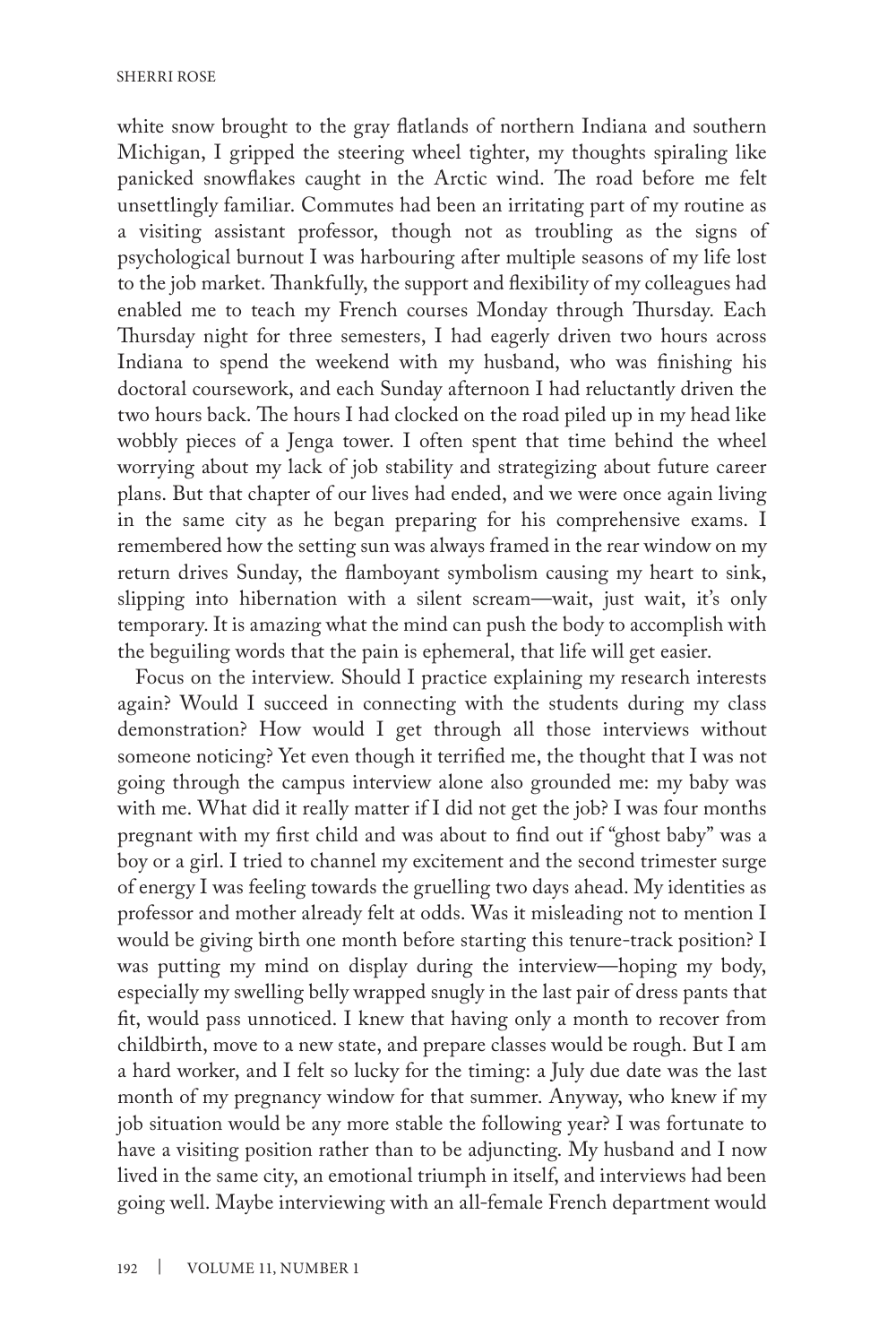work in my favour, I thought, as my focus returned to avoiding sliding into the semi in front of me.

#### **Merging the Parent Track and the Tenure Track: Building Bridges**

Since becoming a parent, the last six years have been the most exhilarating and exhausting in the personal and professional spheres of my life. My heart was brimming with love following the birth of my first daughter while my brain was sending me stress signals to begin preparing for a tenure-track position the following month. In spite of the anxiety and guilt I experienced early on when leaving my daughter for campus each day, my perspective on the world had changed. I felt deeply joyful for the opportunity to continue doing what I had loved most for the past decade—teaching French language and literature—while also growing in my new role as parent. In some ways, these sentiments resembled the highs and lows of the emotional roller coaster I rode while pregnant and on the job market. The future course of my life was wildly out of my control, yet I was able to tap into a sense of tranquility in thinking about the new life developing in my body as I journeyed from interview to interview. Nearly six years later, I now have a second daughter who is two, and a year ago, I received the favourable news regarding my tenure application. The internal and external pressures in my daily life have only continued to increase from year to year, and many days, I sense that my precariously balanced schedule might collapse if one more item is thrown on top. Despite these tensions, I have also developed more confidence in the coping strategies I have learned, the most basic of which is to be present in the moment, attending to each day with gratitude.

In this article, I reflect on the rewards and challenges I face as a female academic and parent sharing my time between professional development and family life. In particular, I consider why maternal health and wellbeing in the academic workplace appeared to me as elusive ideals towards which I seemed always to be grasping only to emerge empty handed. I will discuss the pressures that parenting places on a dual-academic couple, my desire to see university policies put into place that more fully support motherhood, and several positive experiences I have had in which my roles as parent and professor have been able to intertwine. What does it look like to play the roles of both the professor ("Madame," the term my French students use when addressing me) and mother ("Maman" to my daughters), and how can I be authentically engaged in each of them?

To be honest, I have been so completely immersed in the day-to-day struggle of staying afloat in academia and caring for small children that, until recently, I had not been able to give myself the time or space to process how I have been approaching these roles. It is certainly ironic, though perhaps also fitting, that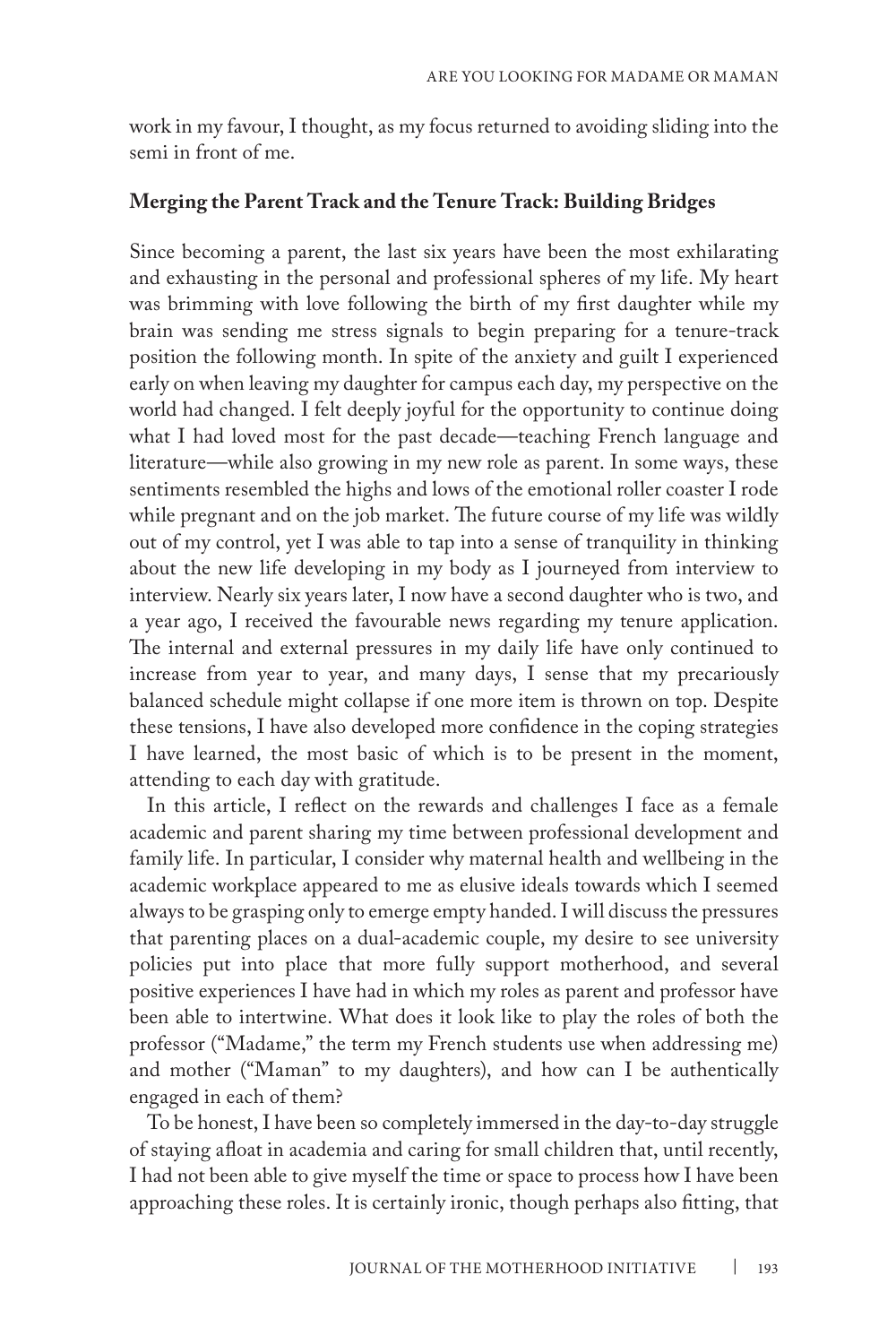this issue of maternal health and wellbeing coincides with a global health pandemic during which the boundaries between the roles that mothers assume in their families and in their jobs have imploded. COVID-19 has brought to the forefront a real sense of urgency to the issue of maternal wellbeing, as many mothers have taken on additional responsibilities of childcare and education while also working from home. Andrea O'Reilly has aptly noted that during this pandemic, the work and stress mothers experience have risen exponentially yet remain largely invisible. Sharing our experiences as mothers, though, is one way to render mothering more visible. The reflections in this article predate my experiences teaching remotely during the coronavirus pandemic. On many levels, however, they echo similar emotional responses of frustration, isolation, and uncertainty—all of which I have surely struggled with during the past few months of confinement. My hope is that this narrative resonates with the experiences of others and contributes to a broader conversation regarding maternal health and wellbeing.

In response to the sense of isolation I felt during the months directly after the birth of my second daughter, I decided to seek out the stories of other mothers in academia. I began spending my evenings and nursing sessions reading the narratives in Elrena Evans and Caroline Grant's *Mamma PhD*, Rachel Connelly and Kristen Ghodsee's *Professor Mommy*, Lynn O'Brien Hallstein and Andrea O'Reilly's *Academic Motherhood in a Post-Second Wave Context*, and Mari Castañeda and Kirsten Isgro's *Mothers in Academia*. This encounter with an entirely new community of women's voices struck a chord with me and facilitated a surprisingly strong connection with women whom I had never met. It also reminded me that I have had several wonderful female role models as department chairs, dissertation committee members, and directors of study abroad programs. The encouragement from these women inspires me to engage with my students not just as a professor but also as a woman and a mother. Rather than silencing the female and maternal sides of my identity while on campus, I strive to give them a voice. This may be in the form of relating my lived experiences to literary or cultural topics the class is discussing, bringing my daughters to certain events on campus, or even bringing the family to France with me while I work with study abroad programs.

This is not my default mode: it is much easier for me to model the professor than the mother. The professor is cleaner, respected, and completely dedicated to their discipline. Indeed, the professor mystique seems to vanish when a baby is thrown into the mix. After all, the stereotypical image of the professor—tucked away in the office on campus or at home, reading books, delving into important research questions, writing or grading papers—never involves multitasking with a breast pump, a last minute outfit change due to a baby spitting up (oh no, not the beloved tweed jacket), or an interruption to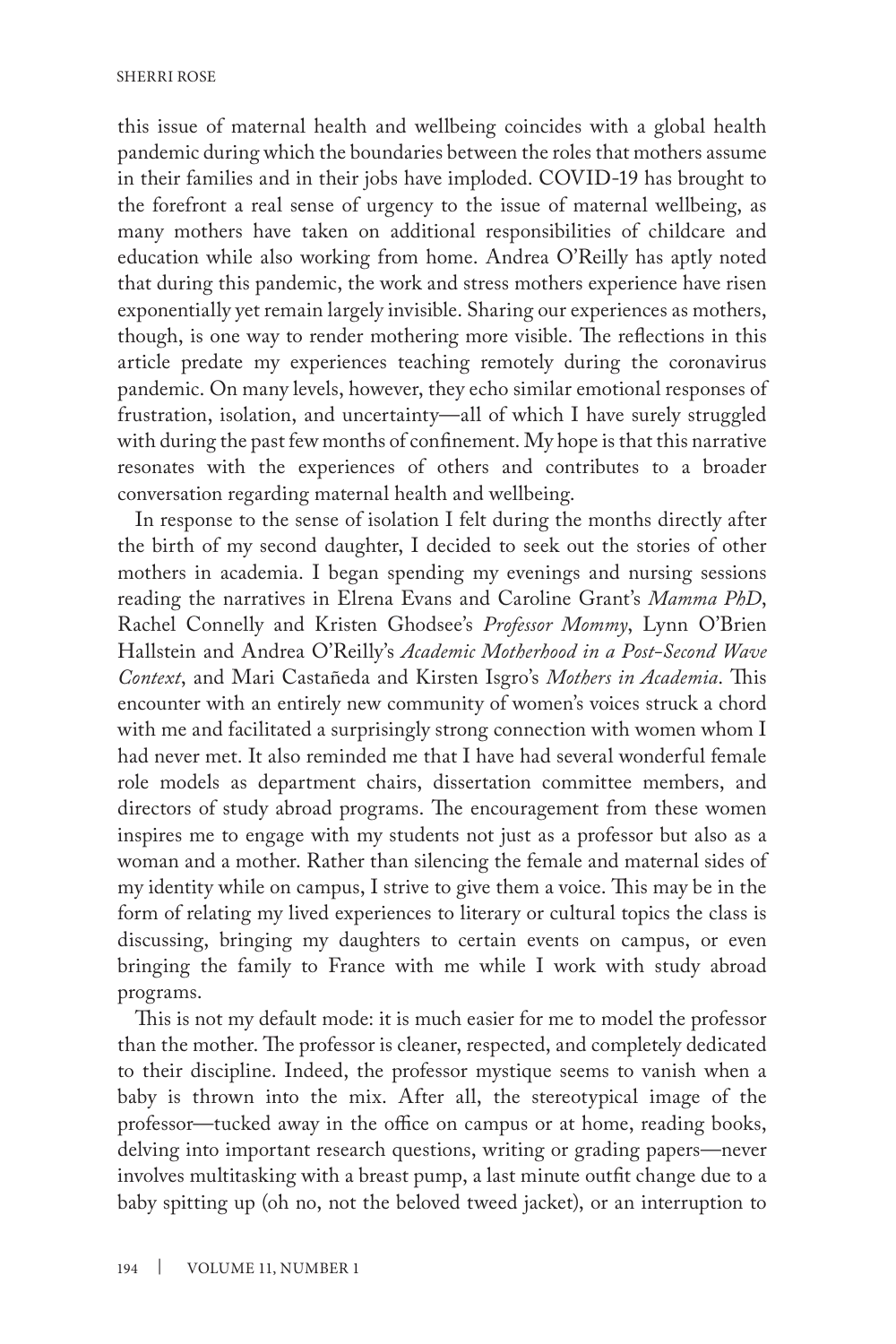deal with a poopy diaper. I find that a male professor sharing pictures or anecdotes of his children renders him more human in a way that does not damage his intellectual persona but rather gives it a warmer hue. When a female professor does the same, however, there is a greater risk: her priorities are perhaps silently called into question, as if she could not inhabit both the ivory tower and the domestic sphere. These insecurities still linger in my mind, a generation after the women I view as role models fought their battles. Clearly, there is still more work to be done in normalizing mothering in academia. Yet by making both my roles visible and by being open about the tensions between them, I am affirming their joint value.

My ability to thrive professionally, however, has been dependent on the support of my partner. He is the "anchor parent" who stayed home with my first daughter the year I began the tenure-track position before we secured a place for her in daycare. Knowing that my baby was being well cared for in our home during my first months at the new job was integral to my establishing a sense of emotional stability and also to my ability to focus on my work. Over the past few years, when one of the girls was sick and had to stay home from daycare, he was the one to lose hours of work on his dissertation. We are fortunate that he will teach in the fall as a visiting assistant professor in the English department at my college after having adjuncted for several years while finishing his dissertation, although we are still unsure if a tenure line will open up and if he would be hired. He extended his years in the PhD program beyond his original plan to care for our children with limited support from his department (a doctoral fellowship the last summer and fall before his defence). He successfully defended his dissertation last December just before his PhD clock expired. Although his dissertation director was encouraging, there was no discussion within the graduate school about lengthening his timeline due to caregiving responsibilities. I am grateful for his sacrifices but anxious about his future job opportunities (within the academy or outside of it) in our rural setting. With student loans to repay, it would not be a viable option for him to stay home with the kids, nor is it what he desires. Perhaps, in the end, we will look back and be grateful that we were not both working towards tenure while raising two small children at the same time. Nevertheless, I find myself wanting more flexibility for accommodating work-family issues from both sides: the college where I work and the graduate school with which my husband was affiliated.

Family-friendly university policies needed at my workplace span paid maternity leave to creating nursing-friendly spaces on campus and including changing tables in bathrooms connected to event halls. I was assigned to a shared office my first year as a tenure-track professor, and when I vocalized my need for a private space to pump, I was given a key to a maintenance closet across the hallway. Naturally, I found the idea of maintenance workers banging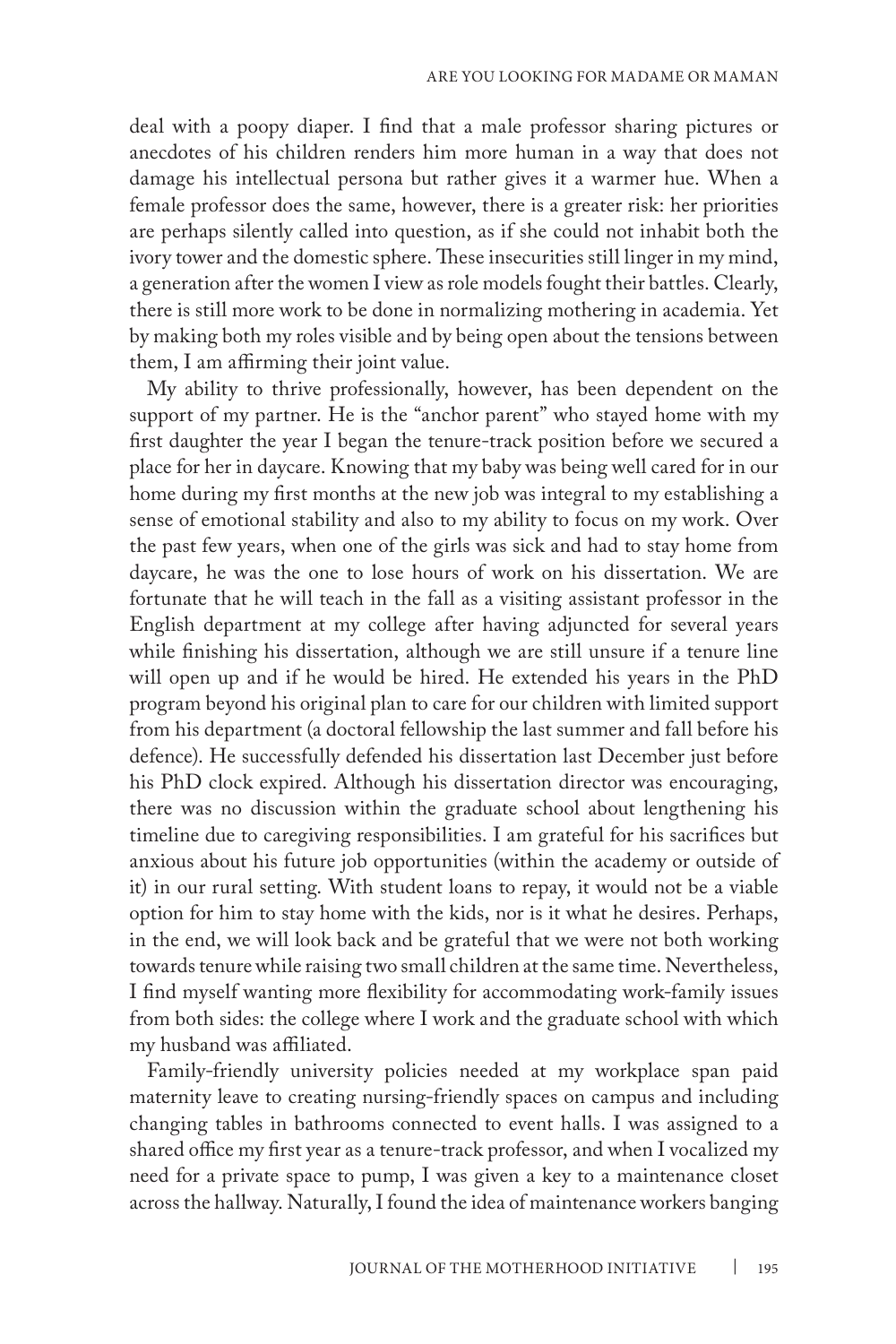on the door while I was in there to be extremely alarming. I ended up sharing my concerns with my two male office mates and was able to secure the shared office at noon each day to pump. One of my office mates was a father of four and very sympathetic, although sometimes I would have to remind him it was noon, which, of course, could be a little awkward. I would put my "Office in use—please do not disturb" sign on the door and would sit frustrated in silence when the occasional student knocked. There are still numerous changes to be made in shifting academic mentalities towards a more equitable and holistic vision of the professor-parent. When my orientation week training began with a nine-to-four day without any breaks—which led to an engorged mama because I did not want to rock the boat on the first day—I knew it was not organized that way out of malice: it simply reflected the expectation that we be free from family constraints. After several rounds of mastitis during that year, I have been more diligent the second time around and have even pumped once in an open office at the Toledo Opera during a daylong excursion with students. I believe sharing experiences is a good first step towards widening the conversation, although for change to occur, I recognize that I need to voice my concerns on my campus and advocate for more women to become part of the administration, as Connelly and Ghodsee suggest.

Although I do not feel that I have hit the "maternal wall" that Joan Williams describes (qtd. in O'Brien Hallstein and O'Reilly 13), I agree wholeheartedly with O'Reilly that the model academic is still expected to be unencumbered by family life (10). I received praise for the "good timing" of my second pregnancy, as my due date was just after graduation in May. Actually, it is true that I had tried to time it that way in order to avoid having a discussion with the provost about taking time off as a junior faculty member, since there was, and still is, no paid maternity leave policy in place. Financially, I did not have much of a choice, since my husband was still writing his dissertation and his part-time monthly salary adjuncting was only enough to cover the daycare tuition for one of our daughters. As a result, I sacrificed a summer of research and teaching. I have taught a summer class on campus or in France almost every summer except for the two during which I gave birth. In the end, research deadlines ran up against my pregnancy clock: I spent the last few weeks of my third trimester writing a book review seated on an exercise ball, and on my official due date, I was revising article proofs of a second project rather than giving birth (the baby emerged nine days later). At the time, I had never heard of the idea of asking for a year off the tenure clock; instead, I had already asked for and received a two-year credit towards tenure from my years as a visiting professor. Fortunately, I am at a small liberal arts college where the primary focus is on excellence in teaching, followed closely by professional development and service. This was also a deliberate choice on my part; the second tenure-track offer I received my last year on the job market came from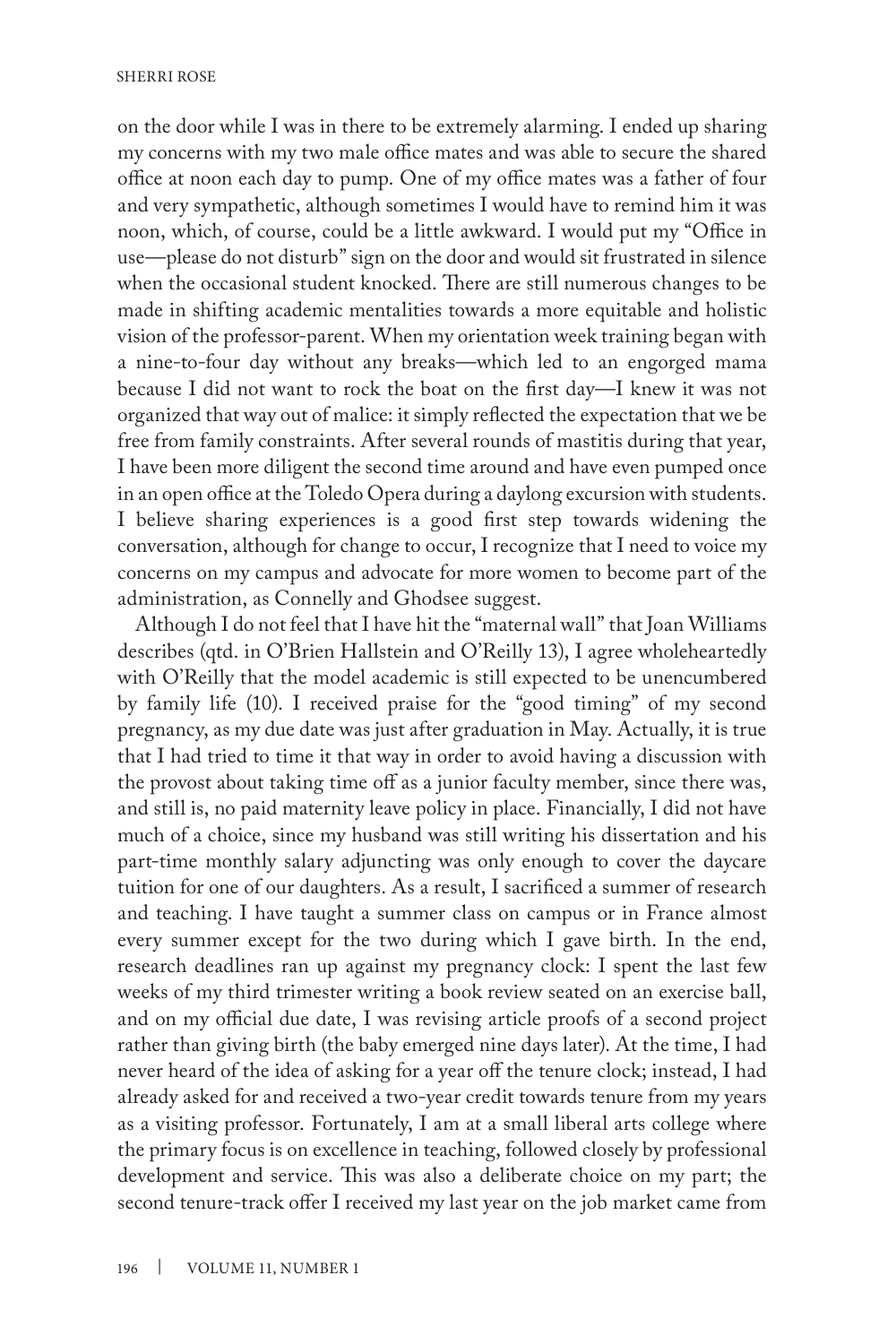a Research I university. Teaching is my first passion, and I have seized the opportunity to teach and work with study abroad programs in France nine of the last eleven summers. Although I have a couple of publications in my field and I regularly present at national and international conferences, it is hard for me to imagine how I would have measured up to the publication expectations at a Research I institution while also being on the parent track. But determination can go a long way, and pursuing a different job would have led to a whole different set of decisions on my part.

Although the college where I teach needs to implement more family-friendly policies (as I imagine is the case with most small liberal arts colleges), I appreciate that family life is valued by students and faculty, in part as a reflection of its conservative, Christian mission. A few times each semester, there are even activities for faculty and their children: nature games in the arboretum; brunch with Santa in the dining hall; an Easter egg hunt at a sorority house; craft and film night for kids so parents can go on a date; and kids' night at the sports complex. Both of my daughters have participated in child research studies through the psychology department. My five year old absolutely loves being on campus and seeing students. We have had some special mother-daughter dates, such as attending free cultural events, including performances by an all-female a capella group from Zimbabwe and ballets put on by the student dance troupe. I make it a point to show her that campus is a place that her mother loves, and I even manage to give her little glimpses into what I do in class. For example, I recorded a short video in French asking her to point to various body parts. I then showed the video in my introductory French class to help the students review for their quiz. My students seem to light up when I share an anecdote about my family life, and I overhear them telling stories about other professors doing the same. I quietly acknowledge the presence of the voice in my head telling me it would be wiser to present the cleaner image of the professor unimpeded by family life. In reality, a surprising number of my male colleagues have large families with four or more kids. Yes, many of their wives stay at home, and although it does not impact their work days in the same way—I have not yet observed a male colleague sporting a pump bag or complaining of back pain or swollen ankles from pregnancy—I see that they are loving parents who make a concerted effort to be engaged in their children's lives. They, too, struggle with the work-family balance, which is why we need to be framing future discussions in a way that invites fathers into conversations on caregiving.

How does one strive towards balance among the messy chaos? And where does wellbeing fit into the picture? Anne-Marie Slaughter emphasizes in *Unfinished Business* that each person inevitably has a tipping point that causes their work-life balance to collapse. For me, this seems to be when I or another family member is sick for an extended period. The year following the birth of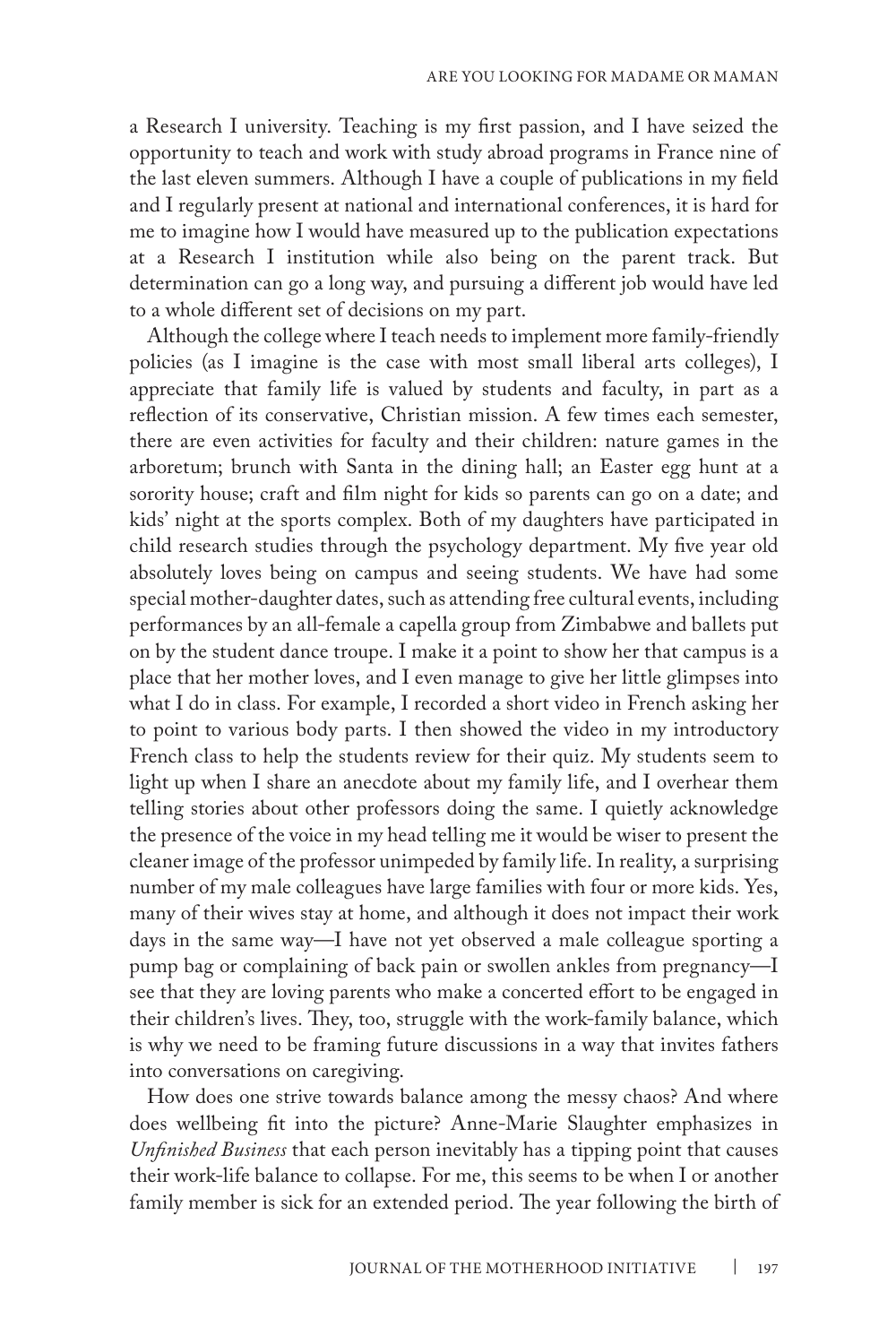my second child, I constantly struggled to stay healthy, and I could not seem to carve out the time to reintegrate the regular exercise routine I had established after my first child. I barely managed to squeeze in two months of physical therapy appointments for an injured arm and shoulder into my workday, already shortened by having the girls in two different daycares. I remember sitting through sessions of the TENS machine, which delivered small electrical impulses to my damaged muscles, while trying to read the novels I was teaching in class—all the while wishing that I could hook something up to my brain and jolt it back into focus. Ironically, the bicep tear and tendinosis were caused in part by the overuse of my arm while nursing and poor form while carrying a baby in a car seat between the house and the car.

The winter break did not bring me closer to that equilibrium I hoped to achieve. Between semesters, I worked on my application for tenure through pinkeye, a sinus infection, and a massive cold. That spring semester leading up to and during spring break, I fell prey to influenza, then to a sinus infection, and finally to a stomach flu. Is this simply the price one pays for mingling in three different germ pools—two daycares and a college campus—or is this more telling of an underlying fatigue and burnout from the psychological stress of being reminded each day that you cannot do it all, professing or parenting, the way you had hoped? I recognize that perfection is unattainable; I try to make realistic goals. I have become far more efficient than I was before kids, but I still struggle to let go of projects and limit my involvement, even when I know it is what I need to do to stay healthy. Fortunately, my arm has now healed, and I am back to jogging and yoga. In other words, some of the time I had been spending nursing, I now spend exercising. I still ask myself: What could I have done differently during the year following the birth of my second child? Would having had maternity leave or a reduced course load in the fall freed up the time for the self-care that I needed? Perhaps. But I did not feel that I was in a position to be able to ask for this, given that this was the year I was applying for tenure. Even if a campus-wide policy was in place, would I have felt encouraged using it? This is where the cultural shift in mentality regarding working and parenting needs to occur. Professors are rewarded for caring about their students, but what about caring for their families and themselves? How can we imagine these care models working together?

I know that I am happiest when I see the overlap between work and family two spheres of my life that can feel at odds with each other. One way that I have been able to reconcile them is by speaking French to my daughters and observing their dual-language acquisition. This has been a fun way for me to bring my passion for language into our everyday family life. Although my husband and I are not native speakers, we have both committed to raising our daughters bilingual, each of us speaking solely in French to them at home. I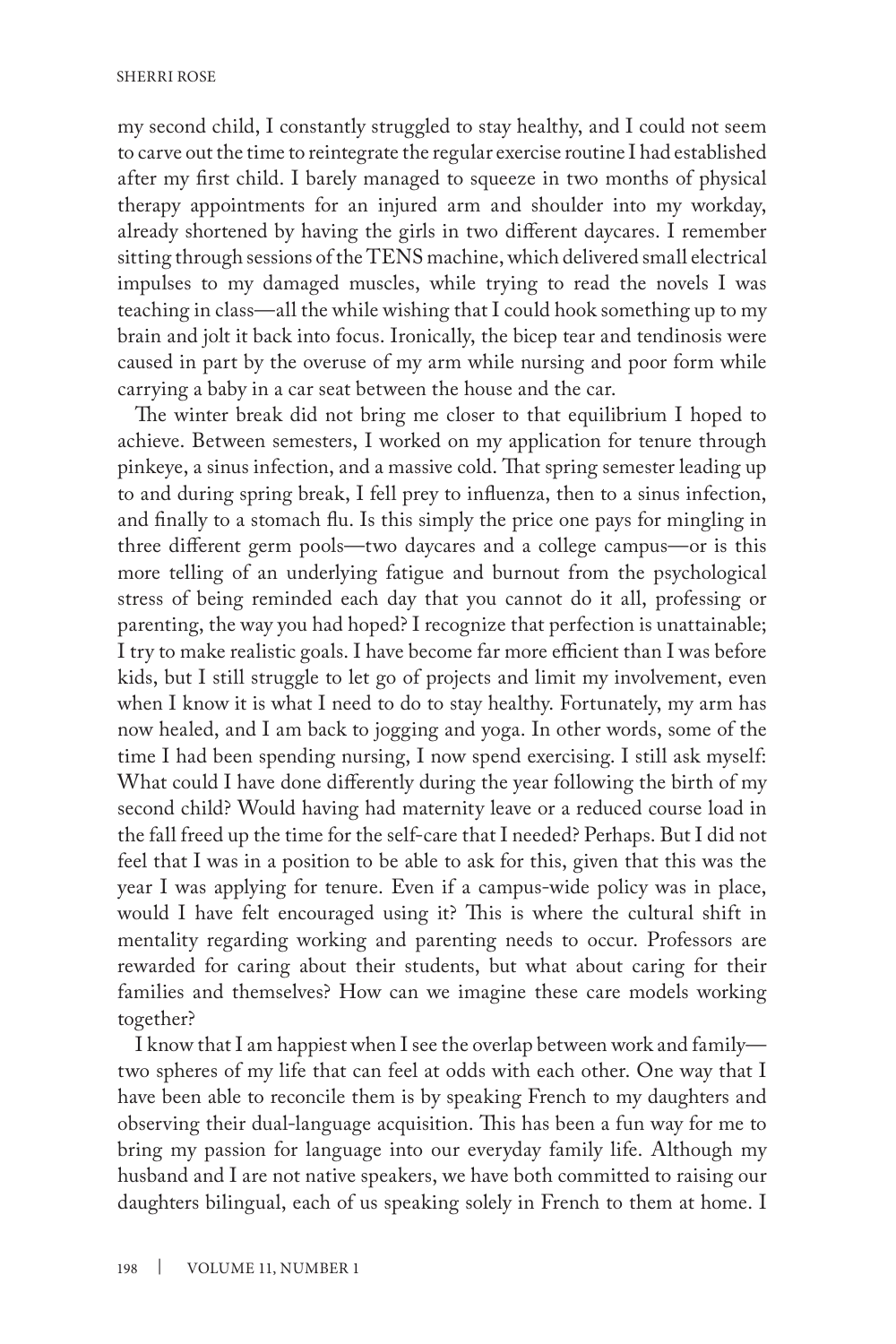learn something new from my daughters every day in this context. I remember my joy when, at age two, my oldest daughter started making word connections between the French she was learning at home and the English she was learning in daycare. She would say a word in French and then in English, gleefully exclaiming "même chose" (same thing). Having had her in France with me during three summers when teaching and working with summer study abroad programs, and giving her the chance to interact with the students during social activities, has been memorable for all involved. In this way, not only do the students witness how a second language can be a dynamic part of family life, they also get to see a wider picture of their professor's identity, which allows them to grasp more fully how knowledge and experience inform each other. Last summer, my family of four spent two months in France while I researched, directed a study abroad program, and enjoyed family-life adventures. We created many special memories, such as when we celebrated my oldest daughter's fourth birthday with two of my students at a gelato shop in record-breaking heat. The ice cream was melting almost as fast as we could eat it. And as we sat there sweating with colourful birthday hats topping our heads and singing "Joyeux anniversaire" (Happy Birthday), I could feel my heart swelling—not due to the heat but to my recognition of another small victory in blending work and family.

## **Vignette: Leaving Campus**

I live only a ten-minute walk from campus; however, the year after the birth of my second daughter, I often asked my husband to pick me up at the end of the workday. My laptop, purse, pump bag, lunch sack, and coffee thermos were just too much to carry when I had to keep everything on one side of my body to allow the partial tear in my bicep muscle to heal. Although I felt in desperate need of exercise, when the little blue car—the same car I drove pregnant to the snowy interview years ago—would pull into the parking lot with my husband and two daughters in tow, a big smile would spread over my face. Then, the back window would roll down, and my eager three-year-old daughter would start screaming "Maman! Maman! Maman!" at the top of her lungs. Usually, these shouts drew the curious eyes of a student or colleague, and I would think of how odd it is to hear young children's voices on a college campus. But these are my two worlds, and some days they blend together more harmoniously than others. When I would climb into the car, and my daughter would ask in her mixture of French and English, "Maman, you travailler sur le campus? You enseigner your étudiants?" (Mommy, you work on campus? You teach your students?), I would begin to tearfully laugh with gratitude for my daughter's affirmation: I am both Madame and Maman.